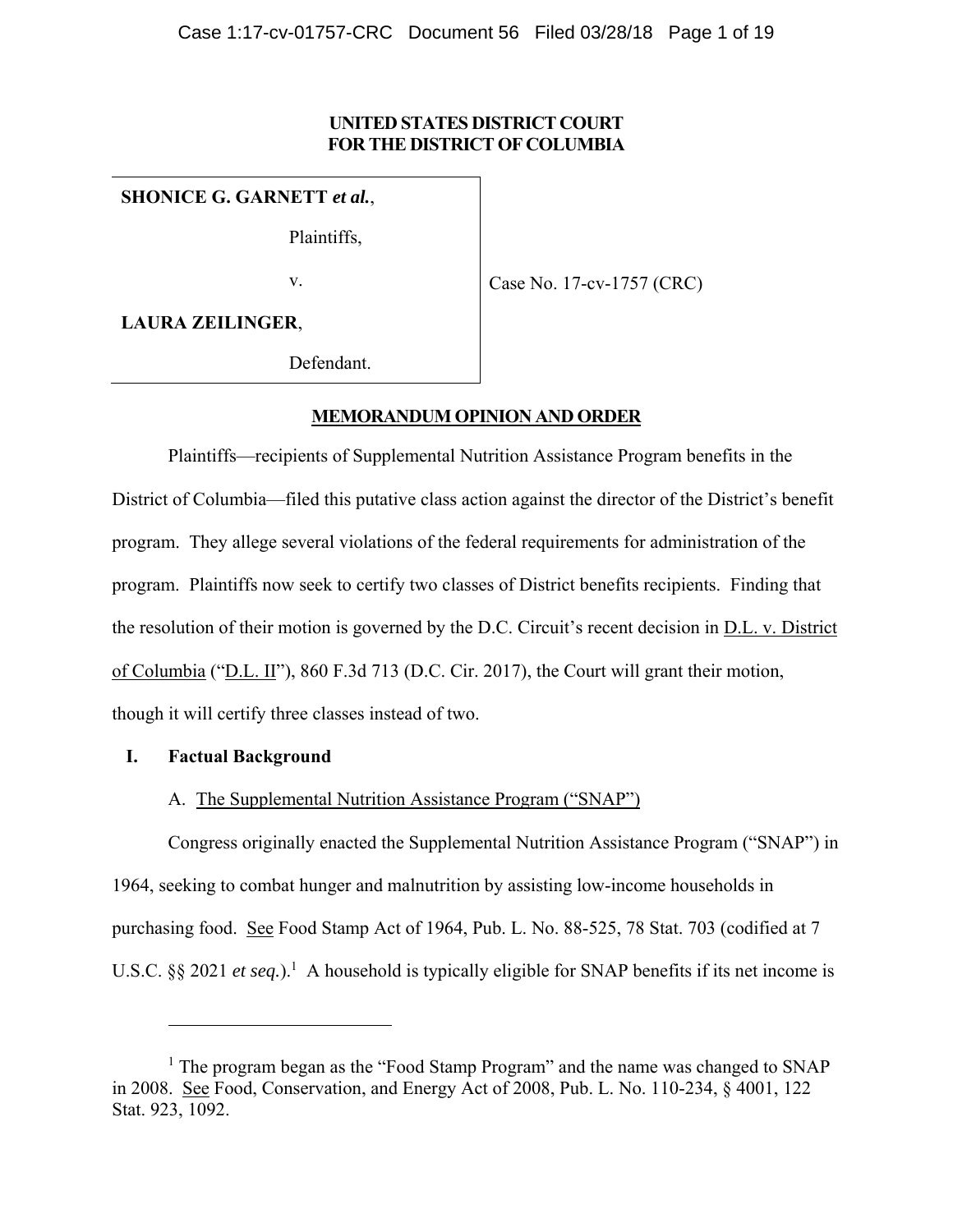#### Case 1:17-cv-01757-CRC Document 56 Filed 03/28/18 Page 2 of 19

below the federal poverty line and its resources generally do not exceed \$2,000. 7 U.S.C. § 2014(c), (g). Within the federal government, the Secretary of Agriculture has delegated most of the administration of SNAP to the federal Food and Nutrition Service ("FNS"), an agency within the Department of Agriculture. 7 C.F.R. § 271.3.

Responsibility for administering SNAP is shared between the federal government and the States. The federal government provides the funding for benefits and covers 50 percent of administrative costs. 7 U.S.C. §§ 2013(a), 2025. States can elect to participate in the program and, if they do, are responsible for certifying household eligibility, issuing benefits, and otherwise administering the program on the state level. Id. §§ 2013(a), 2020(a)(1); 7 C.F.R. § 271.4. If a State elects to participate, it must administer its SNAP program in accordance with the relevant statutes and the Secretary of Agriculture's regulations. 7 U.S.C. § 2020(e); 7 C.F.R.  $§$  273.2.

 Part of these requirements involve the procedure for processing applications for SNAP benefits. For instance, States must allow a household to apply for SNAP benefits the same day that it contacts a SNAP program office in person during office hours. 7 U.S.C. § 2020(e)(2)(B)(iii). Once a State receives an application for benefits, it must "promptly" certify a household's eligibility. Id.  $\S 2020(e)(3)$ . This certification process must be completed and benefits provided no later than thirty days after the application's filing. Id. For certain households with extremely low income—less than \$150 per month or liquid resources less than \$100—the State must provide benefits no later than seven days after an application is filed. Id.  $\S 2020(e)(9)(A)$ . These are known as "expedited" applications.

 Eligible households are certified for a specific period of time, known as the "certification period." See id. § 2020(e)(4). States are required to ensure that households receive a notice at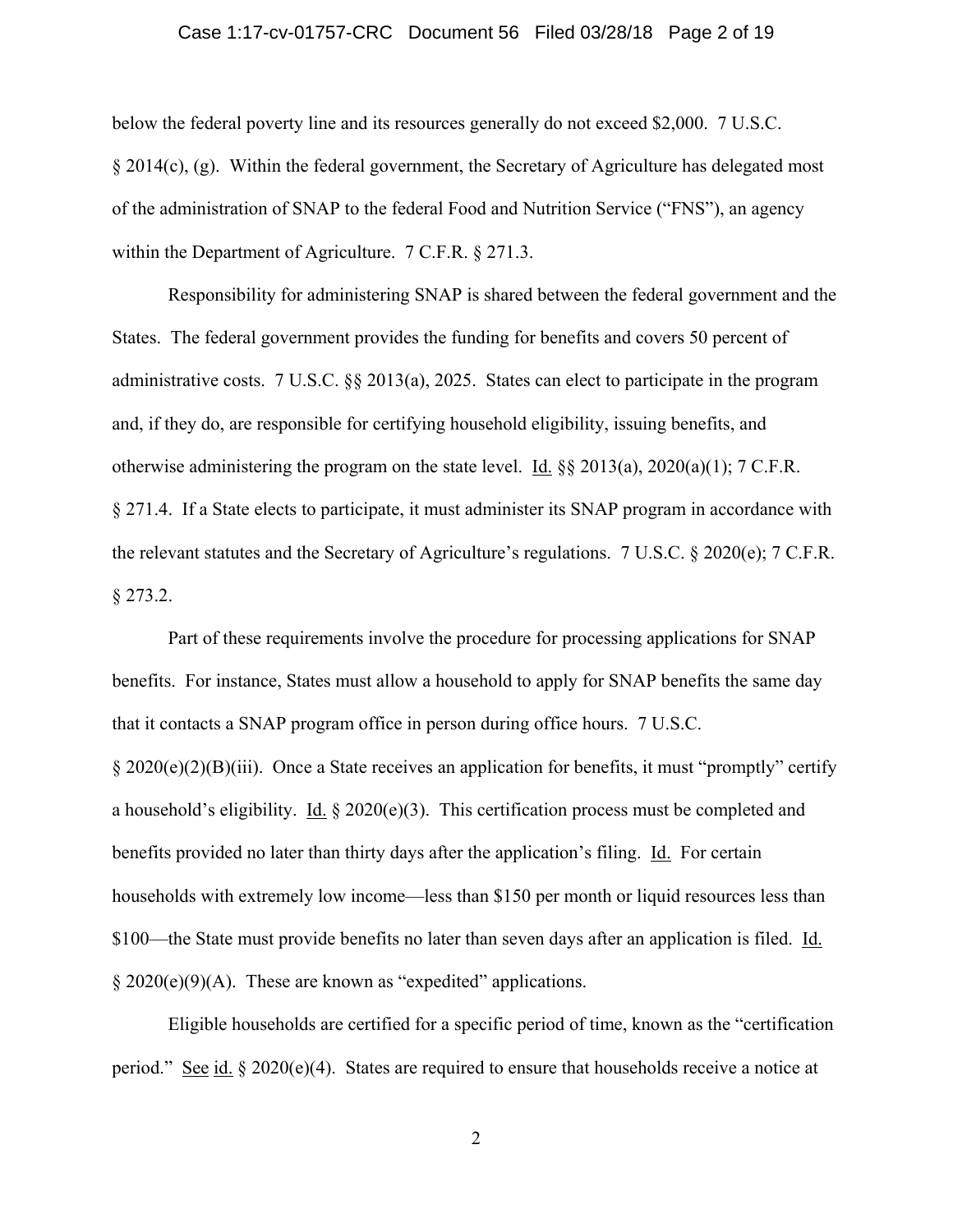#### Case 1:17-cv-01757-CRC Document 56 Filed 03/28/18 Page 3 of 19

the start of the last month of their certification period, warning them of the expiration of the certification period and the need to recertify to continue receiving benefits. Id. For any household that submits a recertification application no later than fifteen days prior to the expiration of its certification period, the State must provide benefits—if the household remains eligible—without a break in provision. Id. If a State fails to process a completed application on time, the household is entitled to a written notice of this failure and information regarding appeal rights, including the right to a hearing. Id.  $\S 2020(e)(10)$ .

#### B. Procedural history

 $\overline{a}$ 

In August 2017, a group of D.C. residents filed suit against Laura Zeilinger, the Director of the District's Department of Human Services—which oversees the District's SNAP program—alleging that the District's administration of SNAP was deficient in several respects.<sup>2</sup> Specifically, Plaintiffs alleged that the District was: (1) failing to process initial applications for benefits and provide benefits to eligible households within the applicable statutory time limit, in violation of the SNAP Act, Am. Compl. ¶ 171; (2) failing to complete the SNAP recertification application process so as to allow eligible households to receive benefits without a break in service, also in violation of the SNAP Act, id.  $\parallel$  172; and (3) failing to provide notice and an opportunity for a hearing for SNAP applicants whose applications were not processed on time, in violation of the SNAP Act and the Due Process Clause of the Constitution, id. ¶ 173. They sought declaratory and injunctive relief to correct these violations.

Simultaneously with their complaint, Plaintiffs filed a motion for class certification. Plaintiffs sought to certify two classes: (1) a class of residents whose SNAP benefit applications

 $2$  Although Zeilinger is the sole defendant in this case, the Court will use "the District" to refer to the defendant here.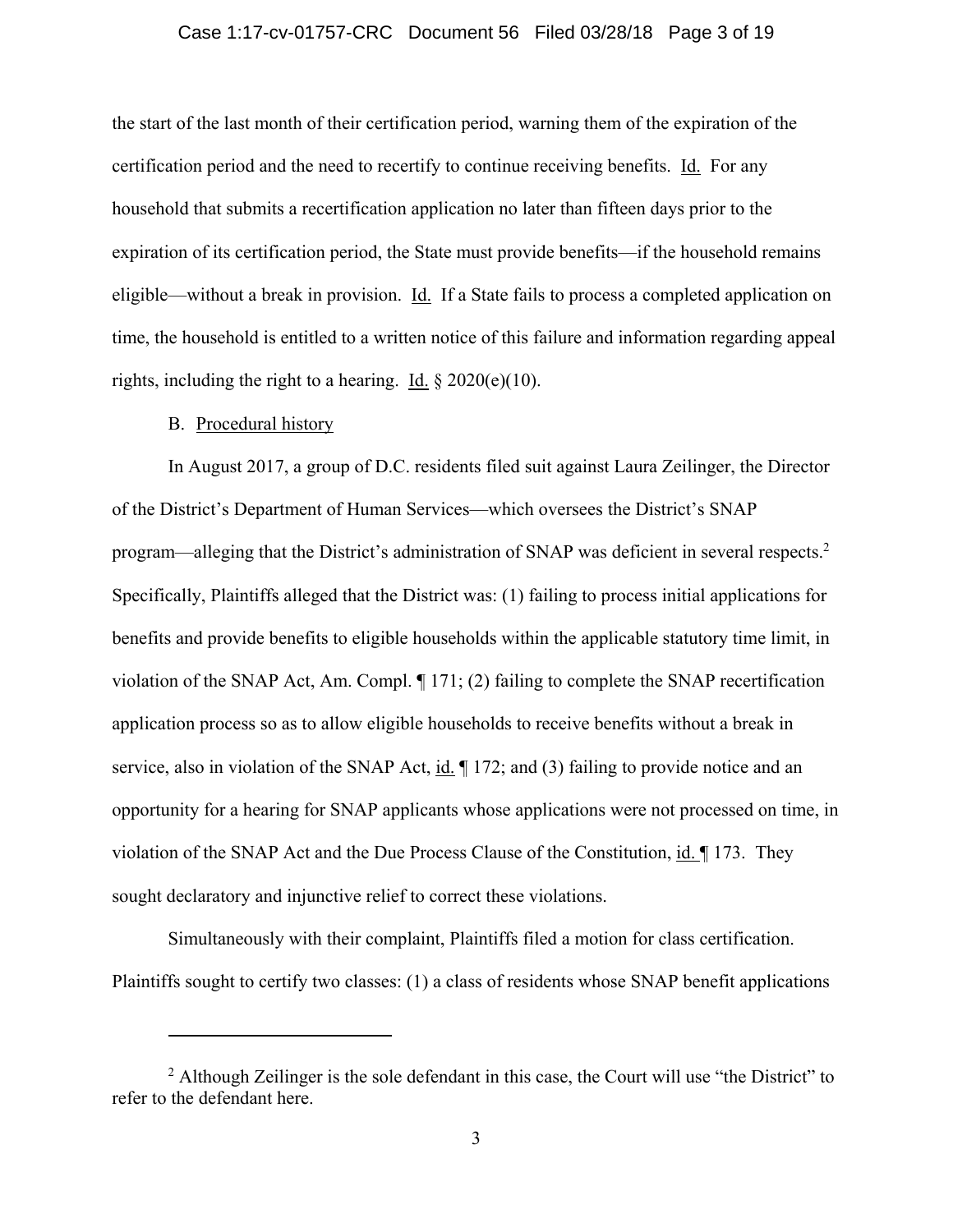#### Case 1:17-cv-01757-CRC Document 56 Filed 03/28/18 Page 4 of 19

were not processed in accordance with the timelines mandated by statute and (2) a class of residents who did not receive their recertification notices as required by statute and had their benefits terminated as a consequence. Pls.' Mem. Law. Supp. Mot. Class Certification ("Class Cert. Mot.") at 4. Plaintiffs later filed a motion for a preliminary injunction, and the Court set a parallel briefing schedule for both that motion and the motion for class certification. Following a period of limited discovery related to issues raised in the motion for a preliminary injunction, the parties completed briefing on both motions. The Court held a hearing on both motions on March 19, 2018. It will now resolve Plaintiffs' pending motion for class certification.3

### **II. Legal Standard**

 $\overline{a}$ 

Federal Rule of Civil Procedure 23(a) establishes four requirements for certification of a class: (1) numerosity, that "the class is so numerous that joinder of all members is impracticable"; (2) commonality, that "there are questions of law or fact common to the class"; (3) typicality, that "the claims or defenses of the representative parties are typical of the claims or defenses of the class"; and (4) adequacy, that "the representative parties will fairly and adequately protect the interests of the class." Fed. R. Civ. P. 23(a). In addition to meeting these four requirements under Rule 23(a), a putative class must also meet one of the requirements of Rule 23(b). Here, Plaintiffs allege that they meet the requirements of Rule 23(b)(2), that "the party opposing the class has acted or refused to act on grounds that apply generally to the class, so that final injunctive relief . . . is appropriate respecting the class as a whole." Fed. R. Civ. P. 23(b)(2). The party seeking certification bears the burden of persuasion, and must show that the

<sup>&</sup>lt;sup>3</sup> Plaintiffs' motion for a preliminary injunction will be addressed in a forthcoming ruling.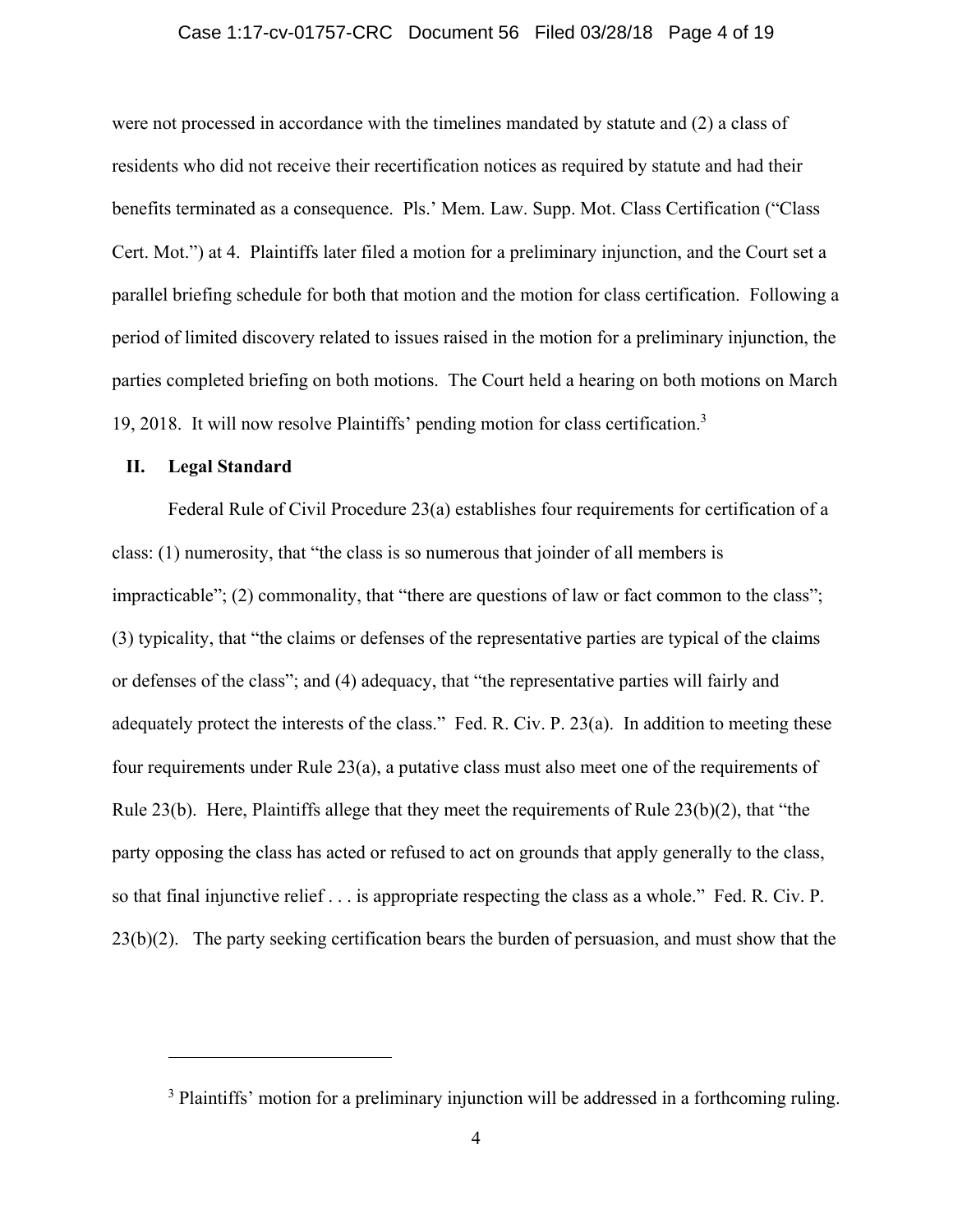putative classes meet the requirements of Rule 23 by a preponderance of the evidence. See, e.g., Hoyte v. District of Columbia, 2017 WL 3208456, at \* 5 (D.D.C. July 27, 2017).

### **III. Analysis**

The District challenges class certification under both Rule  $23(a)$  and Rule  $23(b)(2)$ . Before confronting these challenges, the Court will briefly respond to two threshold arguments the District raises.

## A. The District's threshold arguments

First, the District contends that class certification is not appropriate because Plaintiffs cannot meet the requirements for a preliminary injunction. Def.'s Opp'n Pls.' Mot. Class Certification ("Class Cert. Opp'n") at 7–8; Def.'s Surreply Supp. Opp'n Pls.' Mot. Class Certification ("Class Cert. Surreply") at 2–3. The District cites a single case for this proposition: Hardy v. Fisher, 701 F. Supp. 2d 614 (S.D.N.Y. 2010). But that case in inapposite. In Hardy, the district court ruled that the putative class was not entitled to preliminary injunctive relief because the plaintiffs raised claims that could not be brought under 42 U.S.C. § 1983. See id. at 622–23. The court stated that the "denial of the motion for injunctive relief moot[ed] the motion for certification of an injunctive class." Id. at 617 n.3. But here the District does not argue that Plaintiffs cannot bring injunctive relief claims under the statute at issue; rather, their arguments against the motion for preliminary injunction focus on why Plaintiffs fail to meet the specific requirements for preliminary injunctive relief. See Def.'s Opp'n Pls.' Mot. Prelim. Inj.; Def.'s Surreply Supp. Opp'n Pls.' Mot. Prelim. Inj. In any case, even if the Court were to follow the approach taken by the court in Hardy, it would be premature to deny class certification on this ground now because the Court has not yet ruled on the preliminary injunction motion. If the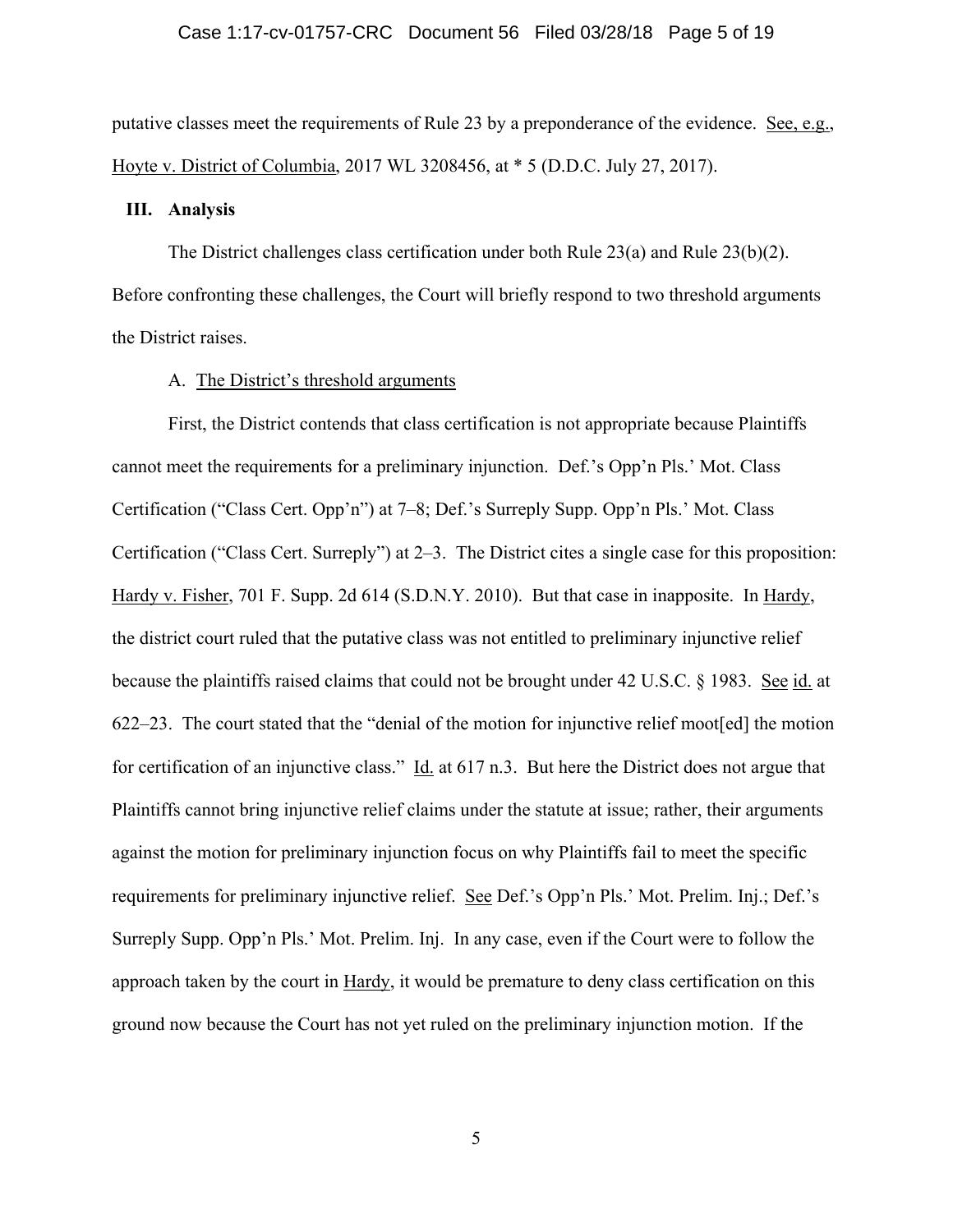#### Case 1:17-cv-01757-CRC Document 56 Filed 03/28/18 Page 6 of 19

Court were to conclude that Plaintiffs could not obtain any injunctive relief under the statute, it could decertify the class at that juncture.

Second, the District argues that class certification is unnecessary because "the 'injunctive relief sought by the named plaintiffs would benefit all proposed class members.'" Class Cert Surreply at 3 (quoting Sargent v. Black, 576 F. Supp. 882, 888 (D.D.C. 1983)); see also Class Cert. Opp'n at 7. This is a somewhat odd position for the District to take: it later argues, as the Court will discuss, that a single injunction *would not* remedy the harms for all class members. See Class Cert Opp'n at 18.

This argument is unpersuasive in any event. The Court has an obligation to ensure that any injunction it issues is "narrowly tailored to remedy the specific harm shown." Nev. Dep't of Health & Human Servs. v. U.S. Dep't of Health & Human Servs., 435 F.3d 326, 330 (D.C. Cir. 2006). To the extent that the named plaintiffs show that *they* are individually harmed, the Court could issue an injunction narrowly tailored to *them* individually—*i.e.*, directing the District to process their specific applications or issue their specific recertification notices on time—which would provide no relief to the absent class members. Thus, contrary to the District's argument, any injunctive relief issued to the named plaintiffs would not necessarily or automatically benefit the absent class members.<sup>4</sup> The Court will therefore turn to the requirements for certification under Rule 23.

<sup>&</sup>lt;sup>4</sup> In addition, it is not clear that the Court can or should issue class-wide injunctive relief without a certified class. See, e.g., Brown v. Trustees of Boston Univ., 891 F.2d 337, 361 (1st Cir. 1989) ("Ordinarily, classwide relief, such as the injunction here which prohibits sex discrimination against the class of Boston University faculty, is appropriate only where there is a properly certified class."); Zepeda v. U.S. Immigration & Naturalization Serv., 753 F.2d 719, 728 n.1 (9th Cir. 1983) ("Without a properly certified class, a court cannot grant relief on a classwide basis."); Davis v. Romney, 490 F.2d 1360, 1366 (3d Cir. 1974) ("Relief cannot be granted to a class before an order has been entered determining that class treatment is proper."); cf.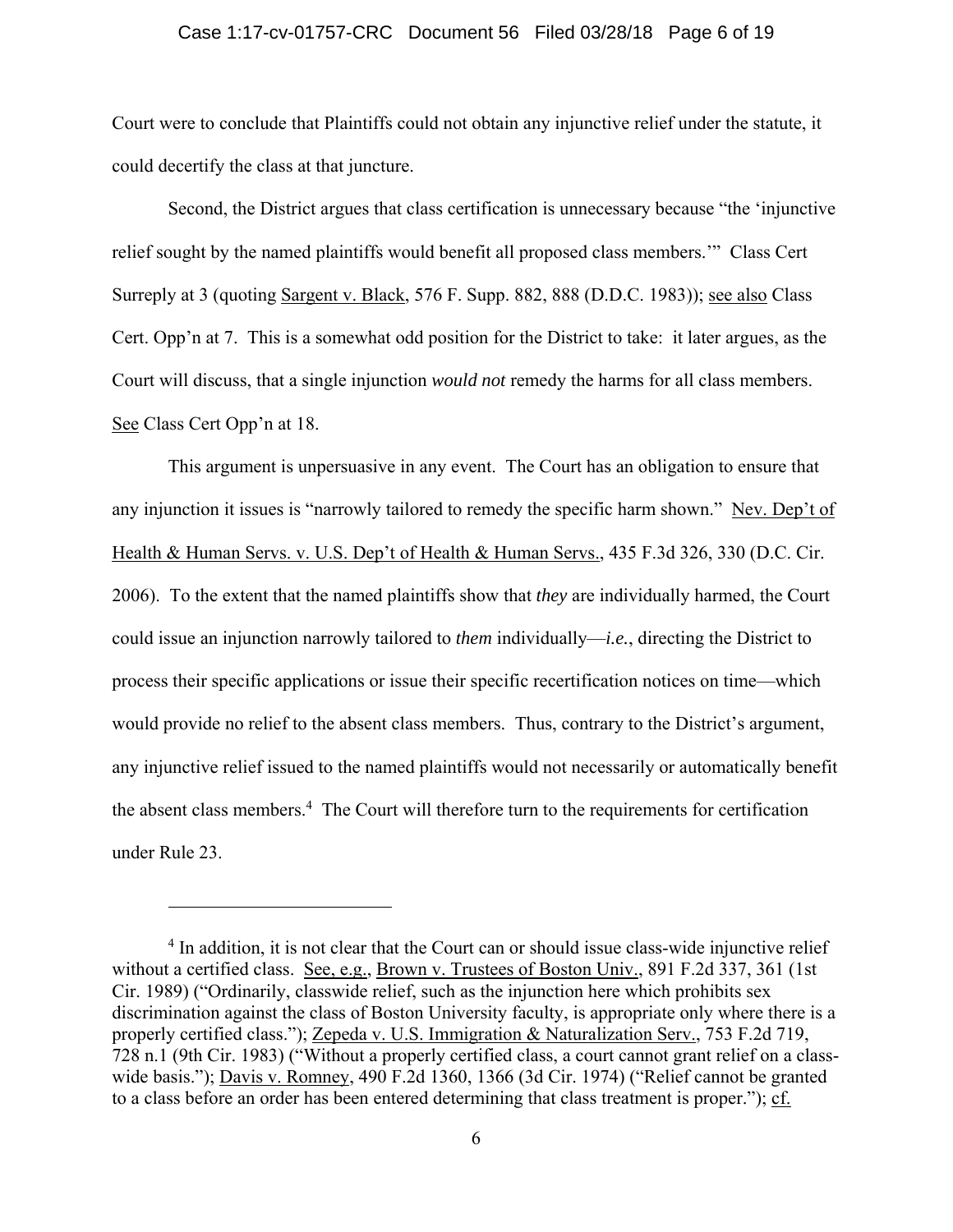## B. Requirements of Rule 23(a)

The District argues that Plaintiffs fail to show they meet the four requirements for class certification in Rule 23(a). While the District challenges all four requirements, it focuses on commonality and typicality. The Court ultimately concludes that this case is analogous to the D.C. Circuit's recent decision in D.L. II and, as there, Plaintiffs have demonstrated that the requirements of class certification in Rule 23(a) are met.

## *1. Numerosity*

1

The first requirement that must be met for class certification is numerosity: that "the class is so numerous that joinder of all members is impracticable." Fed. R. Civ. P. 23(a)(1). To establish numerosity, a party need not provide a precise number of class members as long as there is a reasonable basis to estimate it. See, e.g., Howard v. Liquidity Services Inc., 322 F.R.D. 103, 117 (D.D.C. 2017). Courts have typically considered a class of at least forty members to presumptively meet the requirement of numerosity. See, e.g., Barnes v. District of Columbia, 242 F.R.D. 113, 121 (D.D.C. 2007).

With respect to Class One—District residents whose applications for SNAP benefits were and will not be processed in a timely manner—numerosity is easily satisfied. Plaintiffs point to the quarterly compliance reports that the District files with the Food and Nutrition Service, known as "FNS-366B reports." According to the most recent such report—which covers the first quarter of the 2018 fiscal year, October to December 2017—the District approved 4,328 applications after the applicable time limit had passed, 367 initial applications and 3,961

Dorfmann v. Boozer, 414 F.2d 1168, 1171 n.8 (D.C. Cir. 1969) ("The preliminary injunction, especially one which worked a transfer of money belonging to persons who were not within the jurisdiction of the court, should not have been issued before the action was certified as a class action.").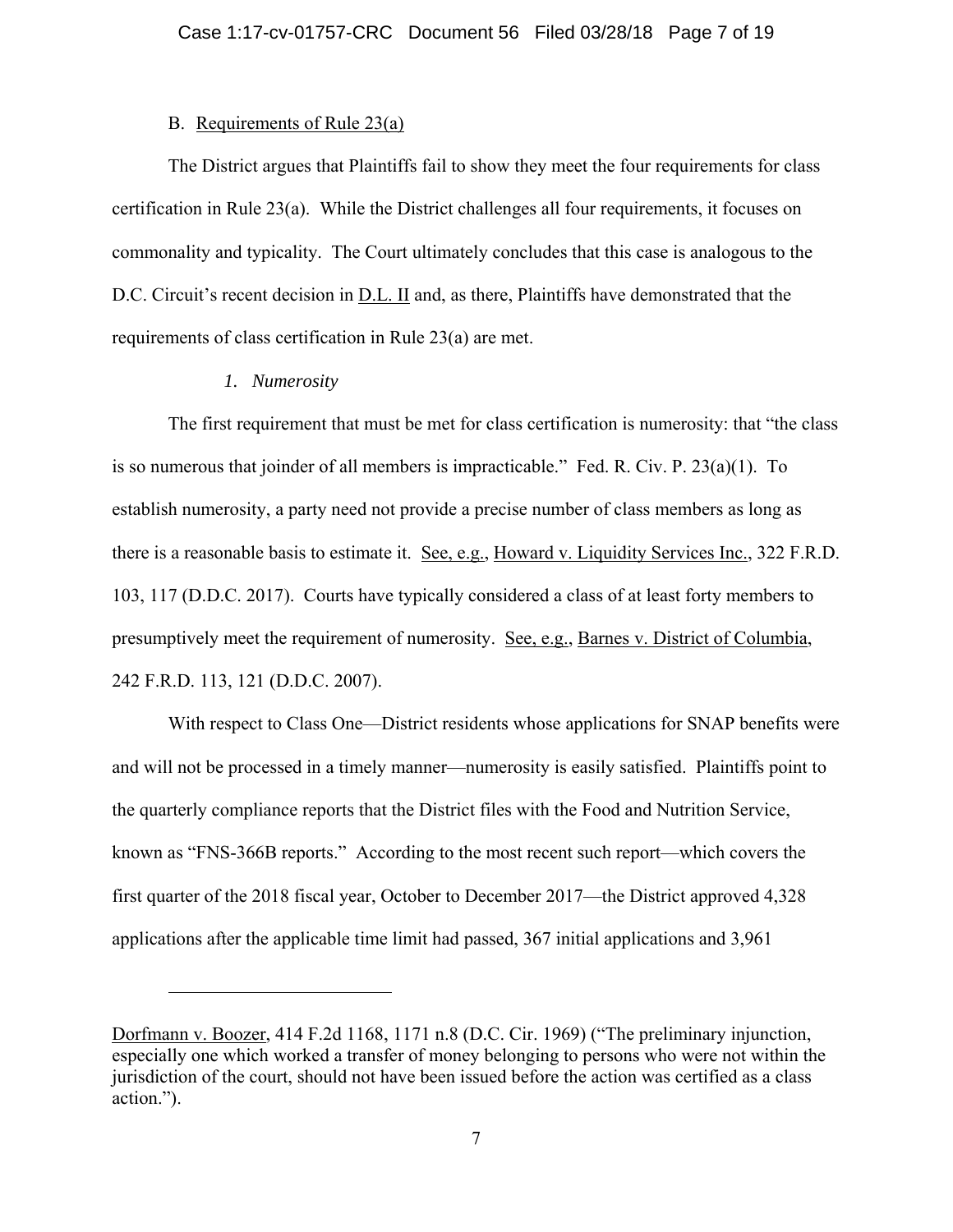#### Case 1:17-cv-01757-CRC Document 56 Filed 03/28/18 Page 8 of 19

recertification applications. Class Cert. Surreply Ex. B. Most, if not all, of these households would be members of the proposed class since their applications were not processed in accordance with the statutory time limits. Thus, even taking just the applications processed after the statutory time limit in one quarter of one fiscal year, Plaintiffs provide a reason to estimate the proposed class number to be in the hundreds, if not thousands. This presumptively satisfies numerosity, and the District offers no rebuttal to that presumption.

Turning to Class Two—District residents whose benefits were interrupted because they failed to receive a timely recertification notice—the Court concludes that numerosity is also met. Plaintiffs have similarly provided a basis to conclude that this class number is in the hundreds, if not thousands, as well. For instance, Plaintiffs point out that a vendor's error in June 2017 resulted in 4,500 households failing to receive recertification notices and a significant portion of these households losing benefits. Pls.' Reply Ex. 2 (Deposition of Laura Zeilinger), at 130:11. And according to the FNS-366B reports, the District processes around 9,000 to 10,000 recertification applications every quarter. See Class Cert. Surreply Ex. B. (FNS-366B report for first quarter, fiscal year 2018); Decl. of Jennifer Mezey Supp. Pls.' Reply Def.'s Opp'n Pls.' Mot. Prelim. Inj. Ex. P, at 2–4 (FNS-366B reports for second, third, and fourth quarter, fiscal year 2017). Even if just 1% of all the households up for recertification fail to receive notices and lose benefits as a result, the class numbers over 100. This, again, presumptively satisfies numerosity and the District has not rebutted that presumption.

#### *2. Commonality*

Second, the classes must meet the requirement of commonality: that "there are questions of law or fact common to the class." Fed. R. Civ. P. 23(a)(2). Commonality requires that the plaintiff class has "suffered the same injury." Wal-Mart Stores, Inc. v. Dukes, 564 U.S. 338, 350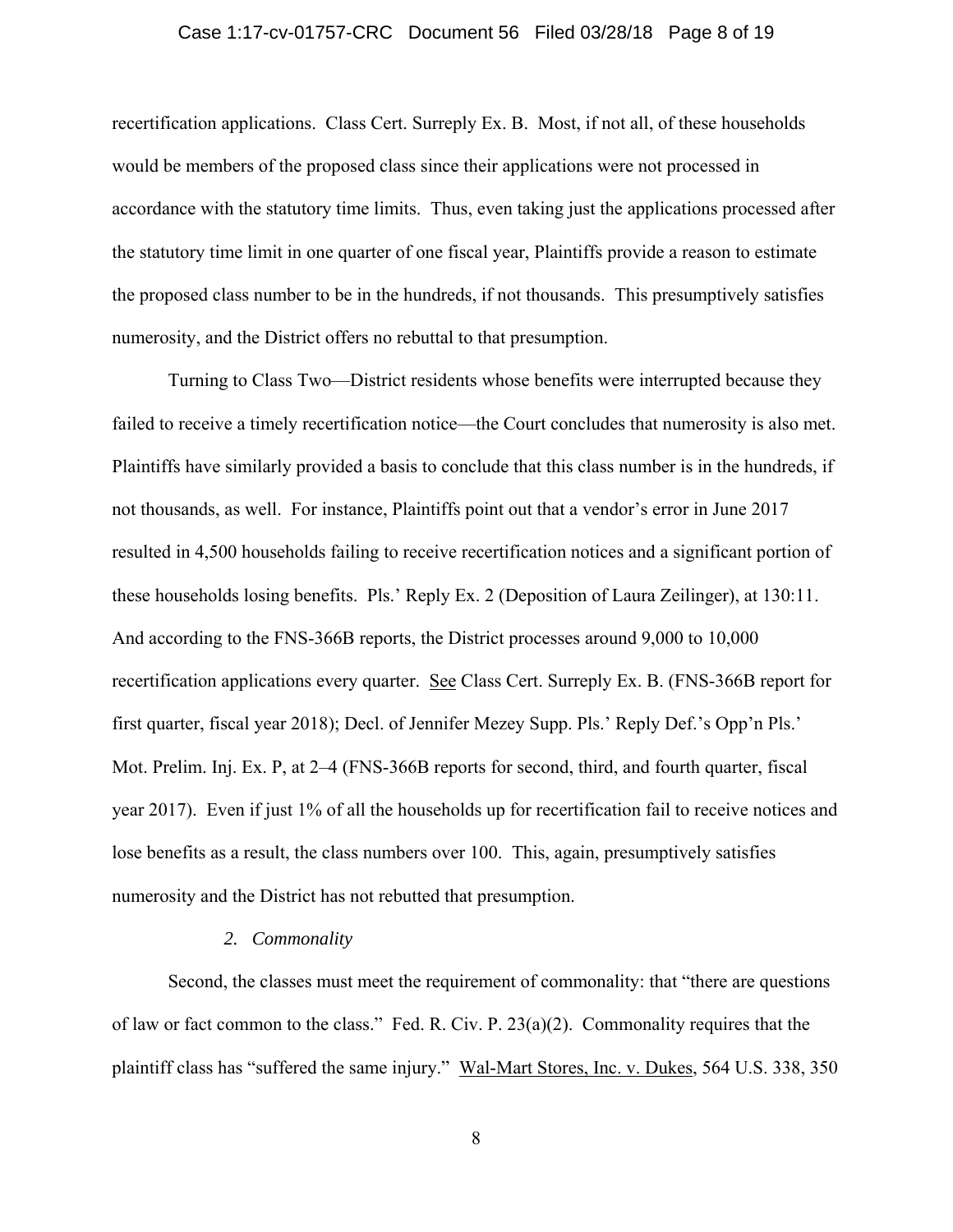#### Case 1:17-cv-01757-CRC Document 56 Filed 03/28/18 Page 9 of 19

(2011). The Supreme Court has explained that this does not mean "merely that they have all suffered a violation of the same provision of law." Id. Rather, the putative class's "claims must depend upon a common contention" that is "capable of classwide resolution—which means that determination of its truth or falsity will resolve an issue that is central to the validity of each one of the clams in one stroke." Id.

The District argues that Plaintiffs' class certification motion founders at this requirement because "the alleged violations of the SNAP Act and due process are too generalized to demonstrate commonality of claim." Class Cert. Opp'n at 10. There are myriad reasons why an application was not timely processed, the District points out, so "the answer to the question of whether a SNAP Act or due process violation exists will require examination of the facts of each class member, rather than being common to the class." Id. at 11. More specifically, the District contends that the questions presented here will devolve into a "case-by-case examination" to determine whether in any individual class member's case the District violated the SNAP Act timelines and a further case-by-case analysis "to determine what fault, if any, may be attributed to the District" for any such failure. Class Cert. Surreply at 6.

The District's argument has a key underlying premise: that the determination of *whether*  a statutory violation occurred depends upon *why* a failure to meet the statutory time limit happened. In other words, the District assumes that even if a particular SNAP application is untimely processed or a particular recertification notice is not sent, that may or may not constitute a statutory violation depending on *why* it happened.

But that is not how the statutory scheme works. Determining if there is a statutory violation does not hinge on the reason for any particular failure to adhere to the statutory timelines. The statute speaks in terms of absolute deadlines without any caveats or limitations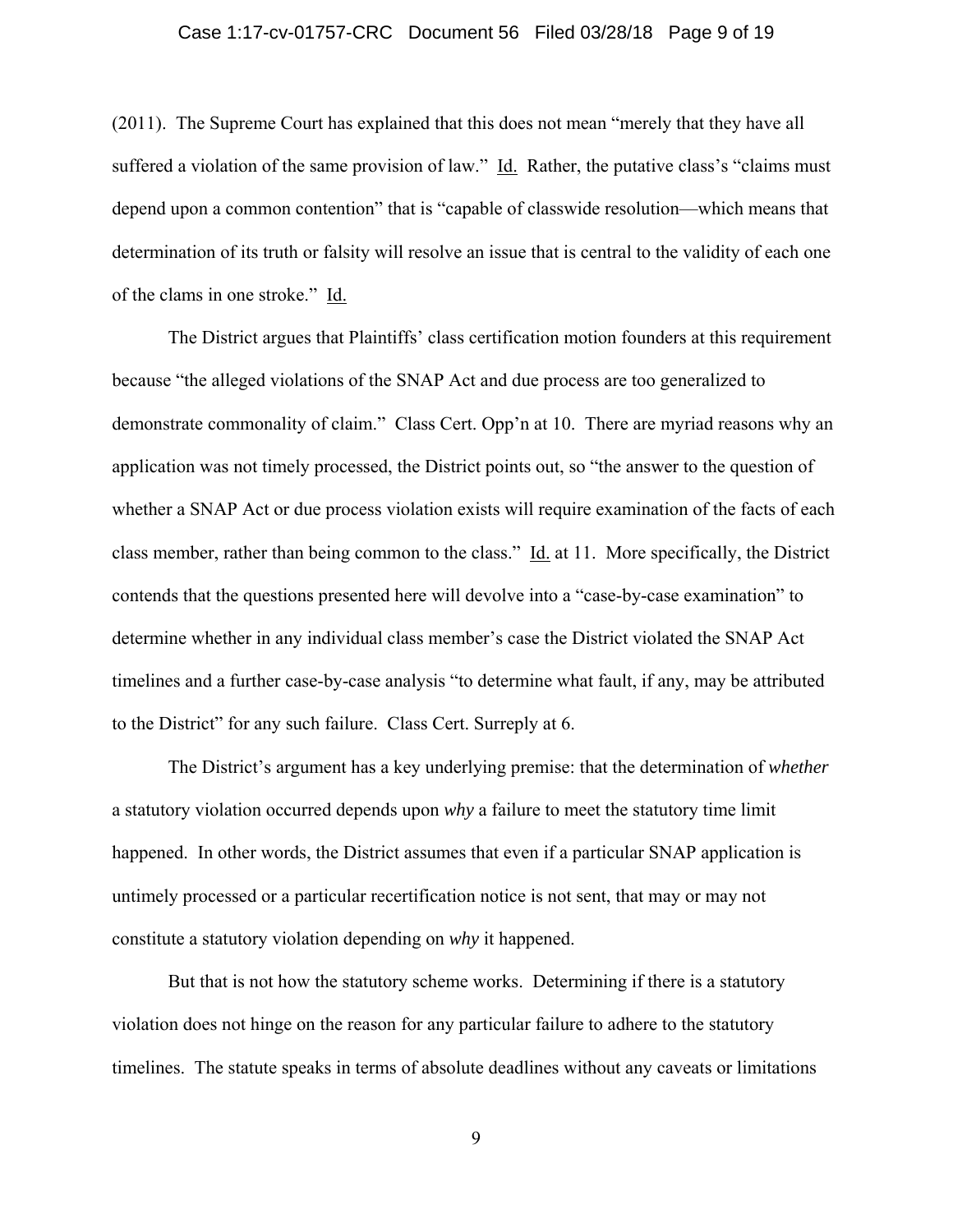#### Case 1:17-cv-01757-CRC Document 56 Filed 03/28/18 Page 10 of 19

when it comes to meeting them. For instance, it provides that "the State agency [administering SNAP] *shall* . . . promptly determine the eligibility of each applicant household . . . so as to complete the certification of and provide an allotment retroactive to the period of application to any eligible household *not later than thirty days* following its filing of an application." 7 U.S.C. § 2020(e)(3) (emphasis added).<sup>5</sup> For expedited benefits, the "State agency *shall* provide benefits *no later than 7 days* after the date of application" to households eligible for such benefits. Id. § 2020(e)(9)(A) (emphasis added). And for recertification, it provides that "the State agency *shall* ensure that each participating household receive a notice of expiration of its certification *prior to the start of the last month* of its certification period advising the household that it must submit a new application." Id.  $\S 2020(e)(4)$  (emphasis added). If the household files its application no later than fifteen days prior to the end of its current allotment period, it "*shall*, if found to be still eligible, receive its allotment *no later than one month* after receipt of the last allotment issued to it pursuant to its prior certification." Id. (emphasis added).<sup>6</sup>

This statutory text "impose[s] binding obligations on the States" and "require[s] the allotment of food stamps within a definite number of days." Briggs v. Bremby, 792 F.3d 239, 242 (2d Cir. 2015). It provides no basis to conclude that the reason for a State's failure to meet

 $\overline{a}$ 

<sup>&</sup>lt;sup>5</sup> According to the Department of Agriculture's regulations, "[a]n application is filed the day the appropriate food stamp office receives an application containing the applicant's name and address, which is signed by either a responsible member of the household or the household's authorized representative."  $7 \text{ C.F.R. } § 273.2(g)(1)$ .

<sup>&</sup>lt;sup>6</sup> The regulations promulgated by the Department of Agriculture echo this absolute timeliness requirement. See 7 C.F.R. § 273.2(g)(1) (The "State agency *shall* provide eligible households that complete the initial application process an opportunity to participate . . . as soon as possible, but *no later than 30 calendar days* following the date the application was filed." (emphasis added)); id. § 273.2(i)(3)(i) ("[T]he State agency *shall* post benefits to the household's EBT card and make them available to the household *not later than the seventh calendar day* following the date an application was filed." (emphasis added)).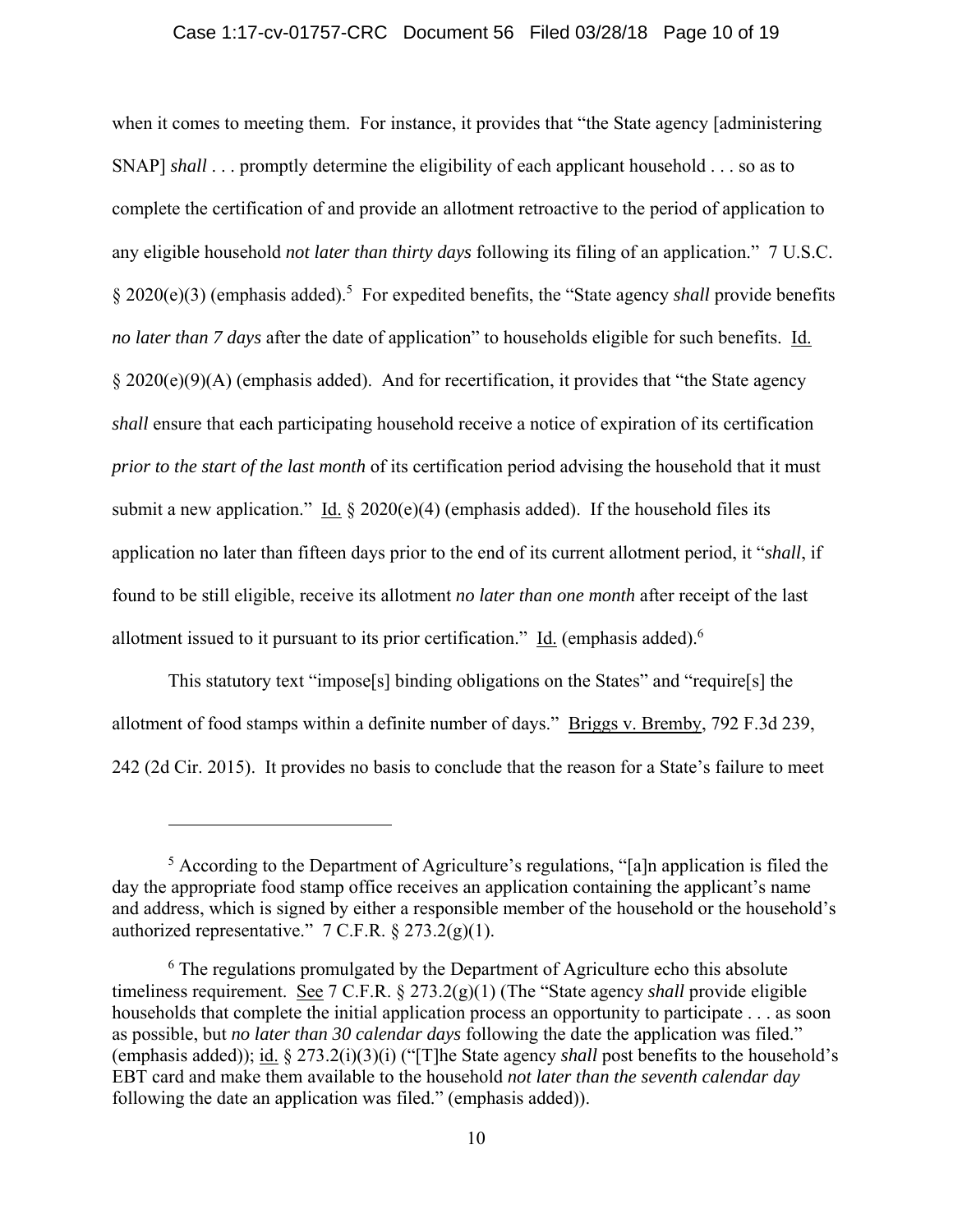#### Case 1:17-cv-01757-CRC Document 56 Filed 03/28/18 Page 11 of 19

those deadlines matters. The statute does not say that the State must determine eligibility within thirty days *unless* or *if* some event occurs; it states that the State *shall* determine eligibility within thirty days without conditions or limitations.<sup>7</sup> So, too, with the requirements for expedited benefits and recertification notices. The statute "literally requires strict compliance with its provisions." Haskins v. Stanton, 794 F.2d 1273, 1277 (7th Cir. 1986); see also Robertson v. Jackson, 766 F. Supp. 470, 476 (E.D. Va. 1991) ("The law requires *full* compliance absent what is hoped will be minimum human error."),  $\frac{\text{aff'}d}{\text{aff'}}$ , 972 F.2d 529 (4th Cir. 1992).<sup>8</sup>

In light of the statutory and regulatory text, the reason why a deadline was missed is irrelevant. Rather, the key question for liability under the statute is *whether* the District is systemically processing applications and sending recertification notices within the statutory deadlines, not *why* it has failed to do so in any particular case or on a systemic level. This question can be answered on a class-wide basis.

Given the SNAP timelines' absolute operation, this case is fairly controlled by the D.C. Circuit's decision in D.L. II. In D.L II., the trial court certified a class with four subclasses in a

 $\overline{a}$ 

 $<sup>7</sup>$  This strict compliance requirement is not undermined by the fact that regulations from</sup> the Department of Agriculture discuss how to determine who is at fault for any delay in the processing of an application. See 7 C.F.R. § 273.2(h). As the Second Circuit has noted, "[r]egulations which anticipate that a State agency will sometimes fail to meet statutory deadlines . . . cannot be read to repeal those deadlines." Briggs v. Bremby, 792 F.3d 239, 246 (2d Cir. 2015). Such regulations "supplement  $7 \text{ U.S.C.}$  § 2020(e)(3) and (9); they do not override them." Id. If they did, "they would likely be *ultra vires*, for no agency regulation can overturn a clear statutory mandate." Id.

<sup>&</sup>lt;sup>8</sup> The Court is, of course, cognizant of the fact that 100% perfect compliance may not be possible and does not intend this discussion to suggest a position on the underlying merits of this case or on whether injunctive relief is appropriately granted for any rate of compliance short of 100%. Cf. Withrow v. Concannon, 942 F.2d 1385, 1388 (9th Cir. 1991) ("There is, however, doubtless a point at which any failure of total compliance is truly *de minimis*, where the state has come to comply 'as strictly as is humanly possible,' and it is within the discretion of the district court to deny injunctive relief.").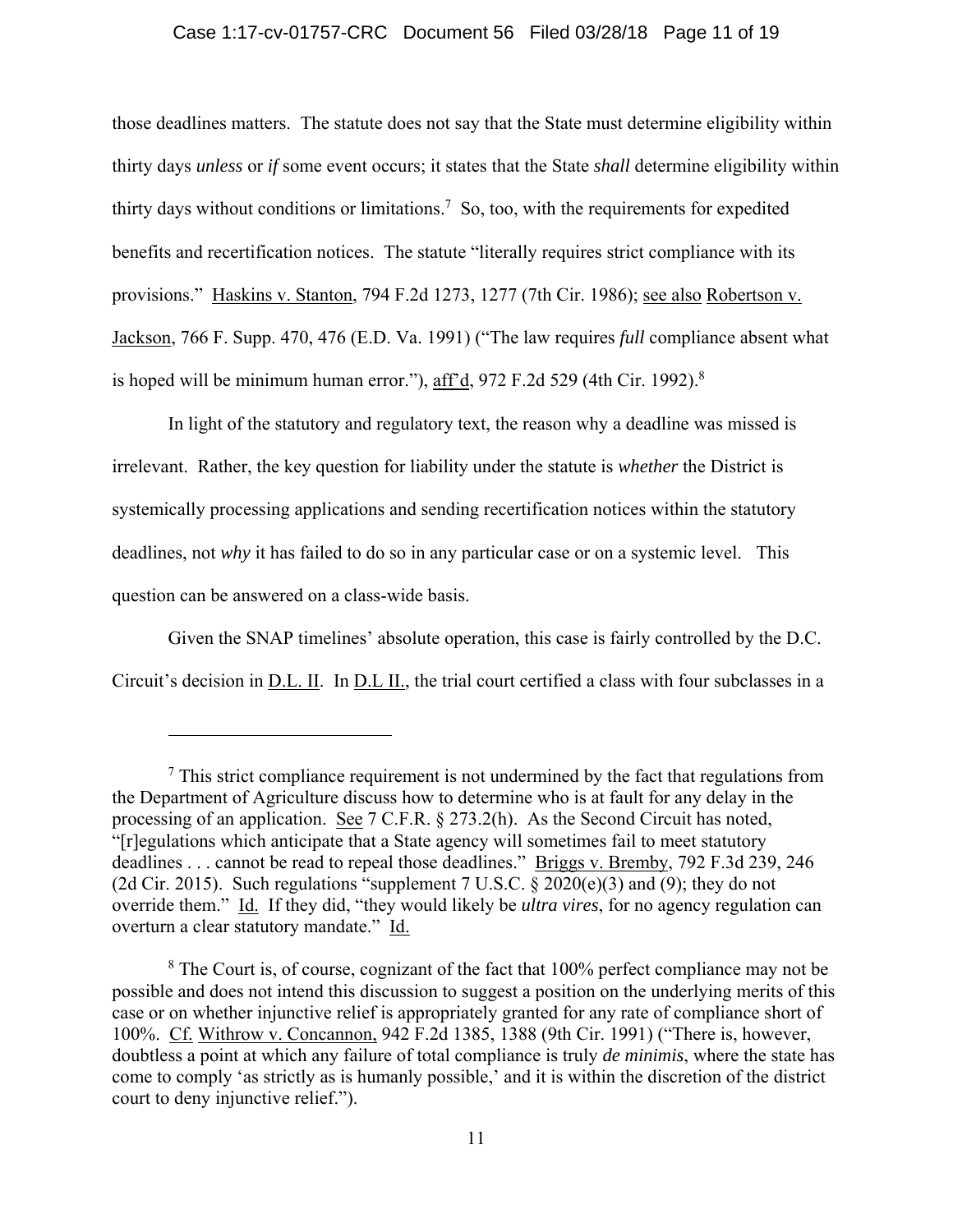#### Case 1:17-cv-01757-CRC Document 56 Filed 03/28/18 Page 12 of 19

case alleging the District of Columbia had failed to adhere to the "Child Find" requirements of the Individuals with Disabilities Education Act ("IDEA"), which in part obligate states to locate and provide special education services to children and preschoolers with disabilities within certain time limits. 860 F.3d at 717. The D.C. Circuit affirmed the class certification on appeal. Id. at 724. The District there similarly argued that "'there [were] many different reasons' it might have denied a particular child" his or her rights under the IDEA, such as a failure of outreach, or insufficient staff, or "documentation errors." Id. at 725 (citations omitted). The D.C. Circuit held that this variation in factual patterns did not undermine commonality, in contrast to the Supreme Court's decision in Wal-Mart, which involved liability under Title VII:

IDEA requires the District to find and serve all children with disabilities as a condition of its funding. Unlike Title VII liability, IDEA liability does not depend on the reason for a defendant's failure and plaintiffs need not show why their rights were denied to establish that they were. They need only show that the District in fact failed to identify them, failed to provide them with timely eligibility determinations, or failed to ensure a smooth transition to preschool.

Id. at 725. Because each subclass alleged a discrete, common harm susceptible to common proof—such as whether the District was systemically failing to determine whether children were eligible for special education within 120 days of being referred for a disability evaluation—the court held that the district court did not err in finding the requirement for commonality met.

As in D.L. II, liability here "does not depend on the reason for a defendant's failure and plaintiffs need not show why their rights were denied to establish that they were." Id. Instead, Plaintiffs need only prove that the District is systemically failing to process applications or to issue recertification notices on time. The question the Court confronts is simply *whether* applications are being timely processed or certification notices are being timely sent, not *why* they are or are not. This question, as in D.L. II, is one that can be resolved with common proof—for instance, statistics showing that a certain percentage of applications are not processed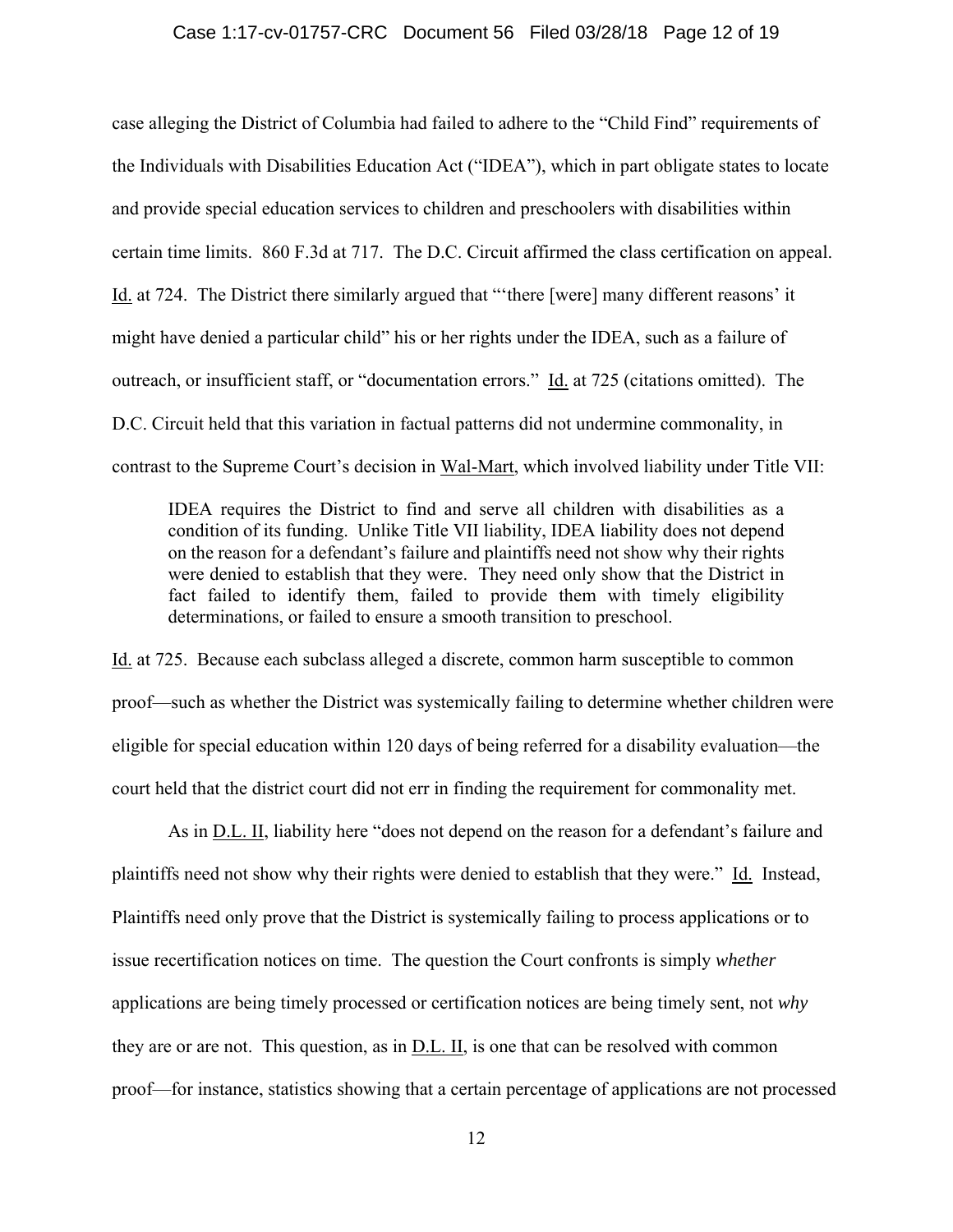on time, cf. id. at 724–25 (discussing plaintiffs' statistical evidence showing a systemic failure to comply with specific IDEA requirements). Consequently, any variations in the "why" do not negate the commonality of the "whether." Plaintiffs have therefore demonstrated that their proposed classes meet the requirement of commonality.

## *3. Typicality*

Next, the classes must meet the requirement of typicality: that "the claims or defenses of the representative parties are typical of the claims or defenses of the class." Fed. R. Civ. P. 23(a)(3). Typicality seeks to assess whether the class representatives "have suffered injuries in the same general fashion as absent class members." Hoyte, 2017 WL 3208456, at \*4 (citation omitted). The facts and claims of each named representative need not be identical to those of the absent class members; rather "typicality refers to the nature of the claims of the representative, not the individual characteristics of the plaintiff." Id. (citation omitted). This is because typicality simply requires "sufficient factual and legal similarity between the class representative's claims and those of the class to ensure that the representative's interests are in fact aligned with those of the absent class members." In re Navy Chaplaincy, 306 F.R.D. 33, 53 (D.D.C. 2014) (quoting 1 William B. Rubenstein, Newberg on Class Actions § 3:31 (5th ed. 2013)).

The District's argument as to why typicality is not met is a variation on its argument on commonality. It contends that "factual differences in the type of harm suffered by the putative class members" render the named plaintiffs' claims "atypical of the putative classes." Class Cert. Surreply at 8. In sum, the District maintains that the class cannot be certified "because any purported delay in the processing of applications and recertifications, or the failure to provide adequate notice, requires an individualized case-by-case inquiry." Class Cert. Opp'n at 14.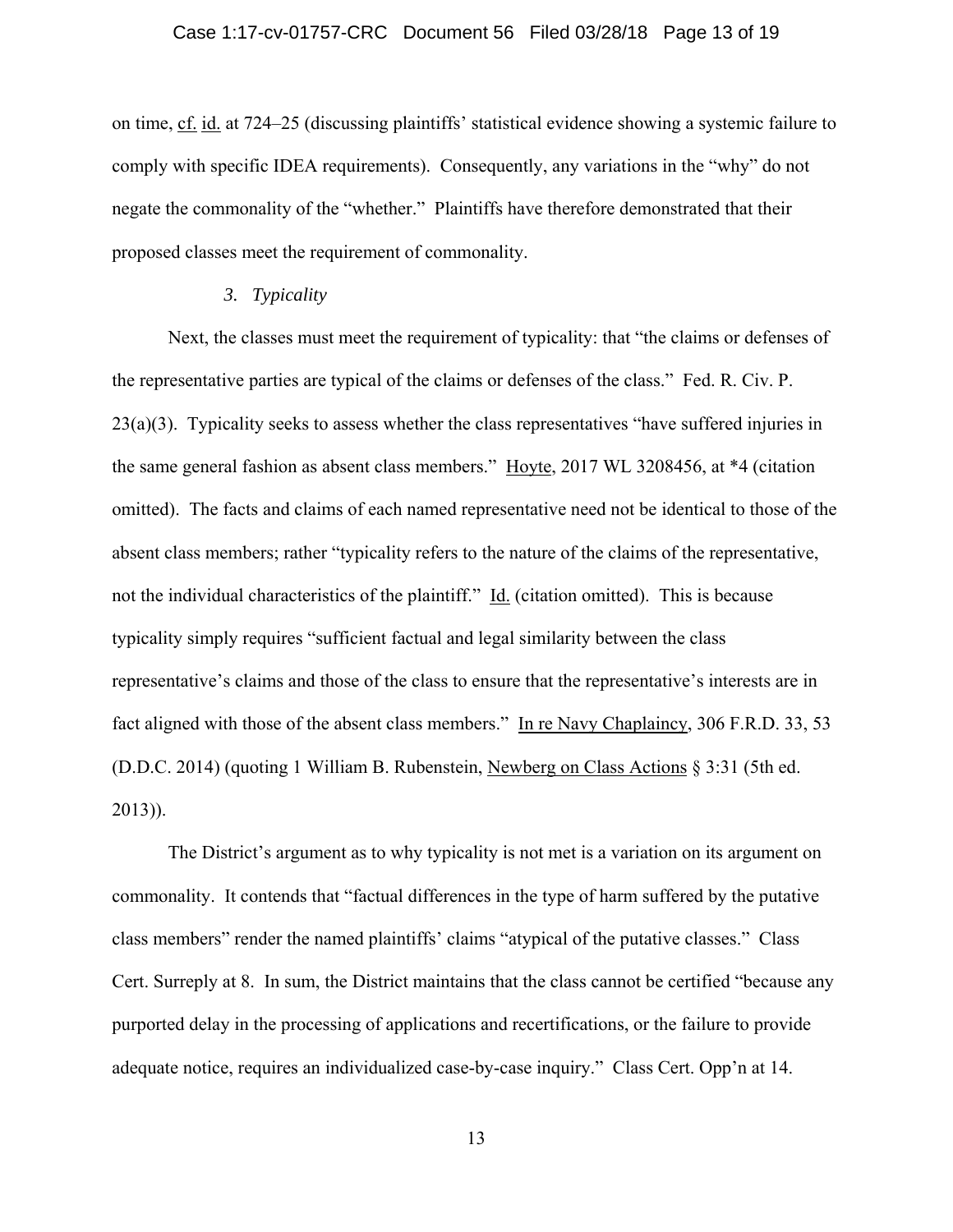#### Case 1:17-cv-01757-CRC Document 56 Filed 03/28/18 Page 14 of 19

This argument fails for the same reasons it failed as to commonality. See D.L. II, 860 F.3d at 725 (rejecting a similar argument on commonality). For one, the named plaintiffs all allege the same injuries as the absent class members. The proposed representatives of Class One—Shonice G. Garnett, Richard Messick, Jr., Linda Murph, and Kathryn Harris—all attest that the District failed to process their initial or recertification applications for SNAP benefits within the statutory timelines. Class Cert. Mot. Ex. 2,  $\P$ , 7, 11 (Declaration of Shonice G. Garnett); id. Ex. 3, ¶¶ 7–8 (Declaration of Richard Messick, Jr.); id. Ex. 4, ¶¶ 4, 6 (Declaration of Linda Murph); Declaration of Kathryn Harris [ECF No. 27-6] ¶ 5. This is precisely the harm alleged to have been suffered by the other members of Class One. See Class Cert. Mot. at 4. The same is true for the proposed representatives of Class Two, James Stanley and Roderick Gaines. Both Mr. Stanley and Mr. Gaines attest that their SNAP benefits were cut off without notice in September 2017, that neither received a recertification notice, and that this failure to recertify was likely the reason for the termination of benefits. Declaration of James Stanley [ECF No. 27-2] ¶¶ 3–5; Declaration of Roderick Gaines [ECF No. 27-4] ¶¶ 3, 5. This is the exact harm alleged by all of the members of Class Two. See Class Cert. Mot. at 4.

The District argues that this is nonetheless insufficient because the fact that the named plaintiffs "suffered 'the same harm'" does not mean that "an alleged District policy or practice injured them and the putative class in the same manner." Class Cert. Opp'n at 13–14. But the District once again assumes that any differences in facts here lead to differences in legal theories or a different manner of injury—which, as discussed above, is not so. Rather, Plaintiffs present a single legal injury, a single legal theory, and a single means of injury: the District has systemically failed to process applications or issue recertification notices on time and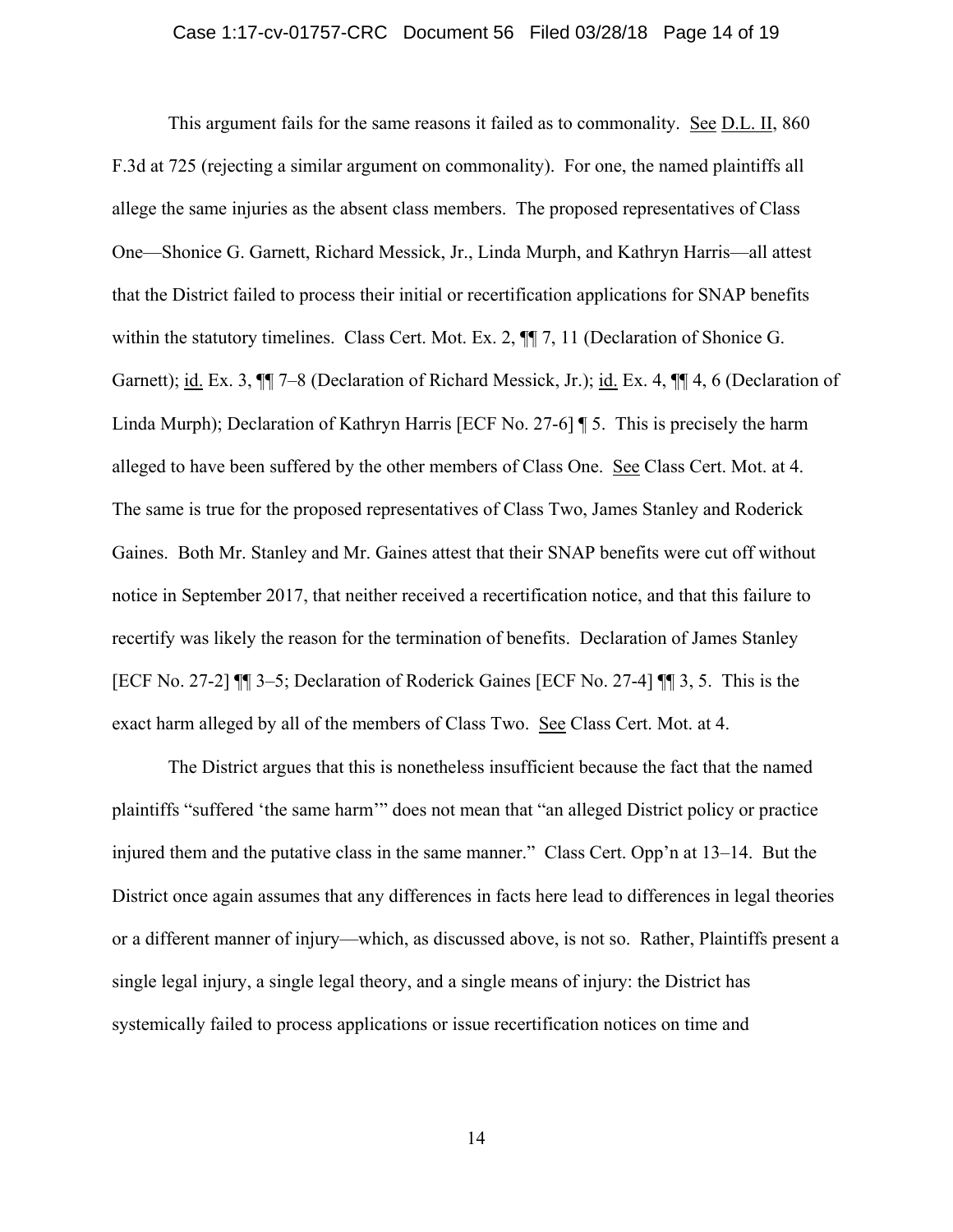#### Case 1:17-cv-01757-CRC Document 56 Filed 03/28/18 Page 15 of 19

consequently violated Plaintiffs' statutory rights under the SNAP Act. As in D.L. II, any factual variations does not undermine typicality. See 860 F.3d at 725–26.

### *4. Adequacy*

The final of the four preliminary requirements is adequacy: that "the representative parties will fairly and adequately protect the interests of the class." Fed. R. Civ. P. 23(a)(4). The D.C. Circuit recognizes two criteria for determining adequacy: (1) that the named plaintiffs "must not have antagonistic or conflicting interests with the unnamed members of the class" and (2) that the named representatives "must appear able to vigorously prosecute the interests of the class through qualified counsel." Hoyte, 2017 WL 3208456, at \*4 (quoting Twelve John Does v. District of Columbia, 117 F.3d 571, 575 (D.C. Cir. 1997)).

The District argues that the second requirement is not met. While the District takes no position on adequacy of class counsel, Class Cert. Opp'n at 17; Class Cert. Surreply at 9 n.2, it argues that the named plaintiffs do not have sufficient knowledge and information to adequately represent the absent class members. But adequacy "does not require either that the proposed class representatives have legal knowledge or a complete understanding of the representative's role in class litigation." Thorpe v. District of Columbia, 303 F.R.D. 120, 151 (D.D.C. 2014); see also 1 William B. Rubenstein, Newberg on Class Actions § 3:67 (5th ed. 2013) ("Adequacy is satisfied . . . if the plaintiff has some rudimentary knowledge of her role as a class representative and is committed to serving in that role in litigation."). Instead, courts typically decline certification only in "flagrant cases, where the putative class representatives display an alarming unfamiliarity with the suit, display an unwillingness to learn about the facts underlying their claims, or are so lacking in credibility that they are likely to harm their case." Howard v. Liquidity Services Inc., 322 F.R.D. 103, 135 (D.D.C. 2017) (citation omitted). Here, the named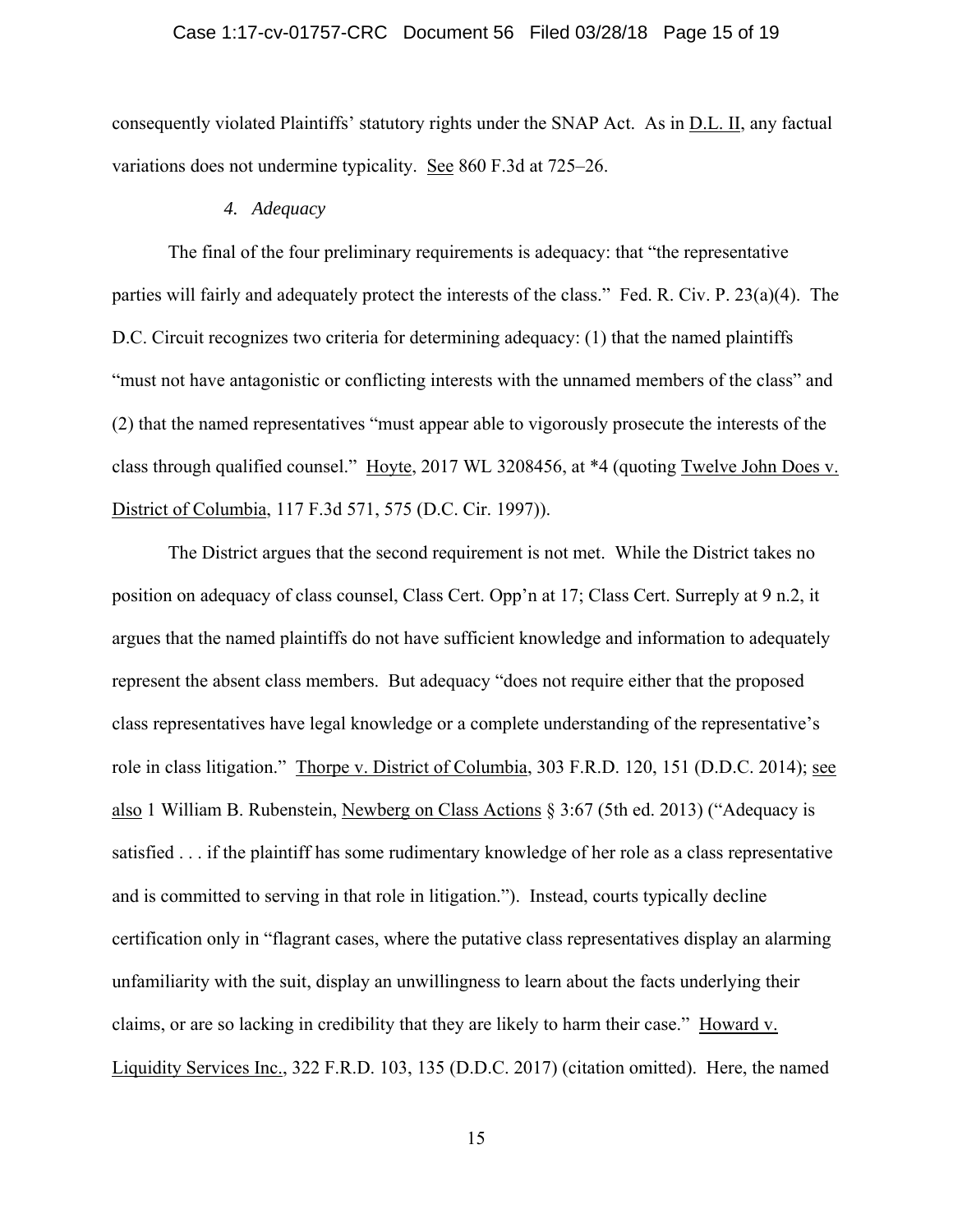#### Case 1:17-cv-01757-CRC Document 56 Filed 03/28/18 Page 16 of 19

plaintiffs have all attested that their lawyers informed them of the responsibilities of a class representative and that they are willing to protect the class's interests, and their declarations demonstrate an awareness of the facts of this case.<sup>9</sup> That is sufficient to make them adequate representatives.

# C. Requirements of Rule 23(b)(2)

 $\overline{a}$ 

In addition to the four preliminary requirements in Federal Rule of Civil Procedure 23(a), a proposed class must meet one of the three requirements of Rule 23(b). Plaintiffs contend they meet the requirements of Rule 23(b)(2), namely that "the party opposing the class has acted or refused to act on grounds that apply generally to the class, so that final injunctive relief or corresponding declaratory relief is appropriate respecting the class as a whole." In other words, Rule 23(b)(2) requires that "a single injunction or declaratory judgment would provide relief to each member of the class." Wal-Mart, 564 U.S. at 360.

The District's argument to the contrary is a continued variation on the theme of its arguments on commonality and typicality: factual differences mean that plaintiffs "have not established the 'similar grounds' required to justify certification . . . nor is there any 'single injunction or declaratory judgment' that could provide relief to the class as a whole." Class Cert. Opp'n at 18.

The Court disagrees. Plaintiffs here present a single practice causing each class's injury—namely, the District's systemic failure to meet the timelines in the SNAP Act for processing applications and issuing recertification notices. How or why the District may be

 $9 \text{ See } Class$  Cert. Mot. Ex. 2,  $\P\P$  14–15 (Declaration of Shonice G. Garnett); id. Ex. 3, ¶¶ 18–19 (Declaration of Richard Messick, Jr.); id. Ex. 4, ¶¶ 8–9 (Declaration of Linda Murph); Declaration of Kathryn Harris [ECF No. 27-6] ¶¶ 8–9; Declaration of James Stanley [ECF No. 27-2] ¶¶ 9–10; Declaration of Roderick Gaines [ECF No. 27-4] ¶¶ 10–11.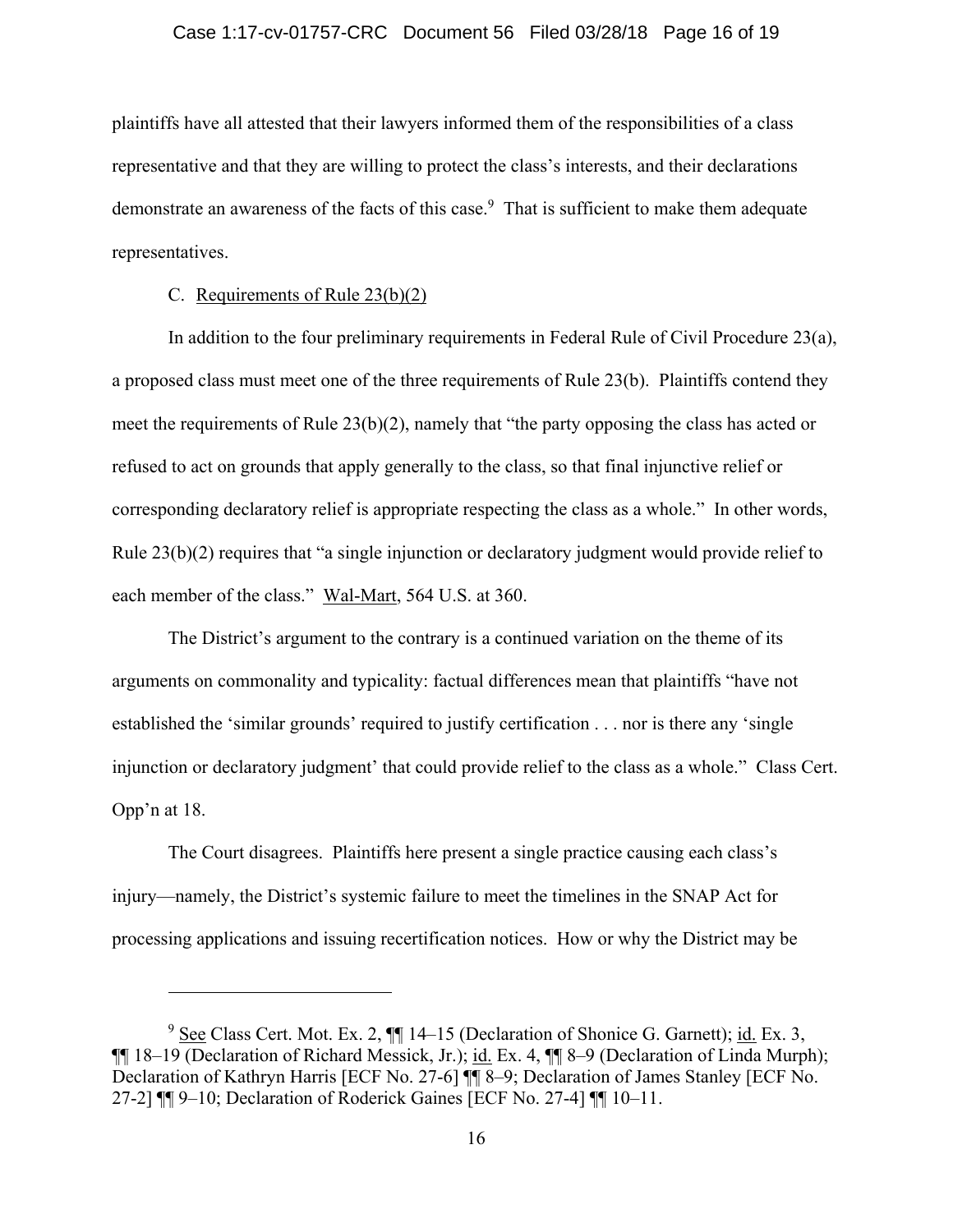#### Case 1:17-cv-01757-CRC Document 56 Filed 03/28/18 Page 17 of 19

doing so is irrelevant; all that matters, as already explained, is whether the District is missing the deadlines. If it is, that injury can be remedied by a single injunction ordering the District to comply with the statutory timelines.

Once again, this case is more akin to D.L. II than the cases that the District relies on. The district court in D.L. II entered an order requiring, among other things, that the District attain a 95% compliance rate with statutory time limits for evaluating children for disability services and for providing transition services for children, along with annual improvement rates. D.L. II, 860 F.3d at 720. On appeal, the D.C. Circuit again rejected a similar argument from the District as here, noting that a single injunction was able to provide relief to each class member, particularly since the district court's order "d[id] just that." Id. at 726. Like the district court in  $D.L.$  II, this Court could enter an order requiring the District meet certain levels of compliance with the statutory timelines and requiring improvement. And as in D.L. II, this order would remedy Plaintiffs' injuries. Thus, the requirements of Rule 23(b)(2) are met here.

#### **IV. Conclusion**

The District's primary argument against class certification—made with slight variations as to the requirements of commonality, typicality, and Rule  $23(b)(2)$ —is that Plaintiffs' claims are too factually diverse and their legal theory too broadly defined to sustain a class action. But the statutory scheme provides the requisite level of specificity: it sets clear timelines for handling SNAP benefit applications and recertification notices and clearly mandates that States follow them. See 7 U.S.C. § 2020(e)(3), (9). And Plaintiffs present a single legal theory: the District has systemically failed to comply with the requirements under the statute for processing SNAP benefit applications and issuing recertification notices. Finally, the statute gives no indication that the reason why the District failed to process a particular application or issue a particular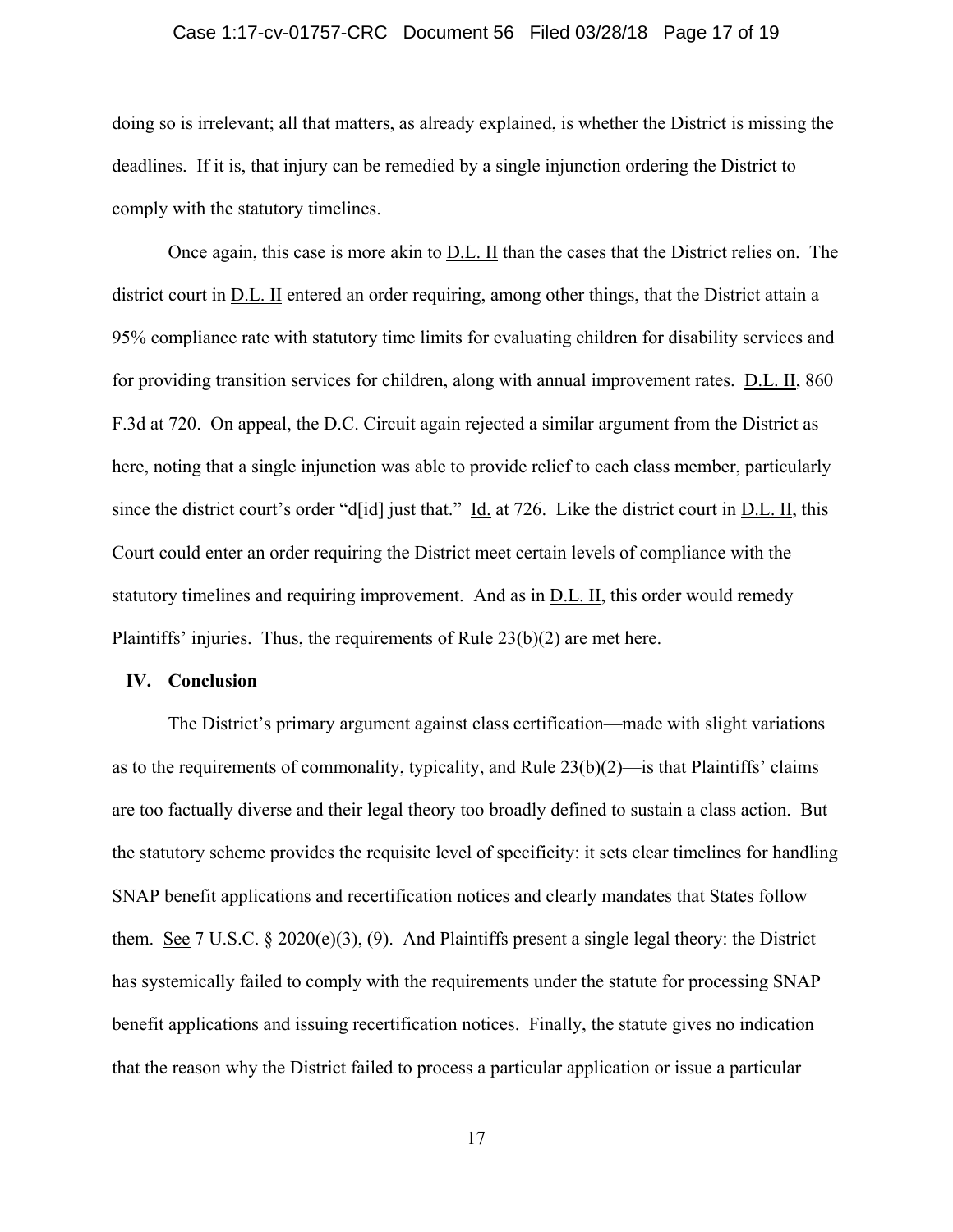#### Case 1:17-cv-01757-CRC Document 56 Filed 03/28/18 Page 18 of 19

recertification notice within the relevant timeframe has any bearing on whether it violated the statute. Consequently, as in the D.C. Circuit's decision in D.L. II, any factual variations are not fatal to class certification.

The Court's conclusion that the requirements for class certification are met here is further buttressed by the fact that other district courts have certified similar classes in SNAP benefit cases. See, e.g., Briggs v. Bremby, 2013 WL 1987237, at \*6 (D. Conn. May 13, 2013) (certifying a class of all Connecticut residents whose applications for SNAP benefits were not timely processed); Reynolds v. Giuliani, 118 F. Supp. 2d 352, 392 (S.D.N.Y. 2000) (certifying a class of all New York residents that sought to apply for SNAP benefits in a case alleging, in part, a failure to adhere to the SNAP statutory time frames). This is not surprising: as the D.C. Circuit has stated, "Rule 23(b)(2) exists so that parties and courts, especially in civil rights cases like this, can avoid piecemeal litigation when common claims arise from systemic harms that demand injunctive relief." D.L. II, 860 F.3d at 726; see also In re District of Columbia, 792 F.3d 96, 102 (D.C. Cir. 2015) ("Rule 23(b)(2) was intended for civil rights cases."). Accordingly, the Court concludes that Plaintiffs have demonstrated that their proposed classes meet the requirements for certification and will grant their motion.

However, the Court will certify three, rather than two, classes. Because the statutory scheme is slightly different with regards to the processing of recertification as opposed to initial applications, in an abundance of caution and to avoid any possible conflicts of interest the Court will subdivide the first proposed class into two classes: one of residents whose initial applications were not processed on time and one of residents whose recertification applications were not processed on time. The Court may, of course, revisit certification or class definitions as the litigation progresses.